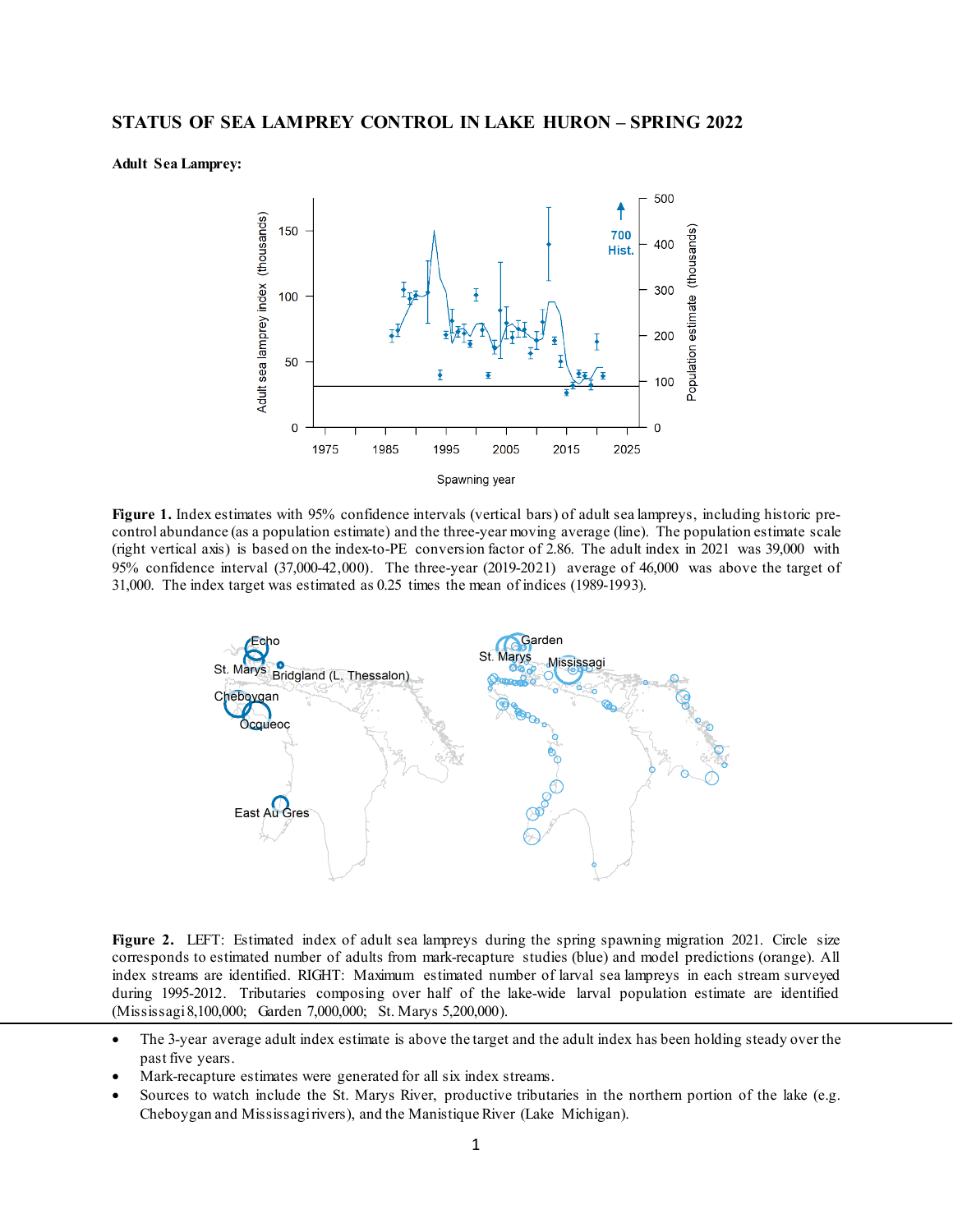## **Lake Trout Marking and Relative Abundance:**



**Figure 3.** Number of A1-A3 marks per 100 lake trout > 532 mm from standardized assessments plotted against the sea lamprey spawning year, including the three-year moving average (line). The three-year (spawning years 2019- 2021) average marking rate of 5.2 was above the target of 5 A1-A3 marks per 100 lake trout > 532 mm (horizontal line). A second x-axis shows the year the lake trout were surveyed.



**Figure 4.** Lake trout relative abundance from standardized surveys (spring 2-6 inch mesh) in U.S. waters of the main basin plotted against sea lamprey spawning year, including the three-year moving average (line). CPE = geometric mean of fish/km/net night of lean lake trout  $> 532$  mm (21") total length.

- The 3-year average marking rate is above target and the marking rates have been steady over the past five years.
- During the early 1990s, marking and mortality on lake trout were so large that restoration efforts were suspended until the 1999 large-scale treatment of the St. Marys River.
- Lake trout relative abundance has been holding steady over the past five years, but relative abundance of wild lake trout has increased dramatically in many areas during recent years.
- Recent analysis of lake trout survey data resulted in the exclusion of some previously used data based on intermittent occurrences and uncertainty of survey gear used resulting in a trend change during the time series.
- Marking rates on corigonids has been increasing and may be important initial hosts for juvenile sea lampreys.
- The FishLamp workgroup is working to provide clarity to the often murky relationship between sea lamprey abundance, laket trout abundance, and sea lamprey marking rate on lake trout.